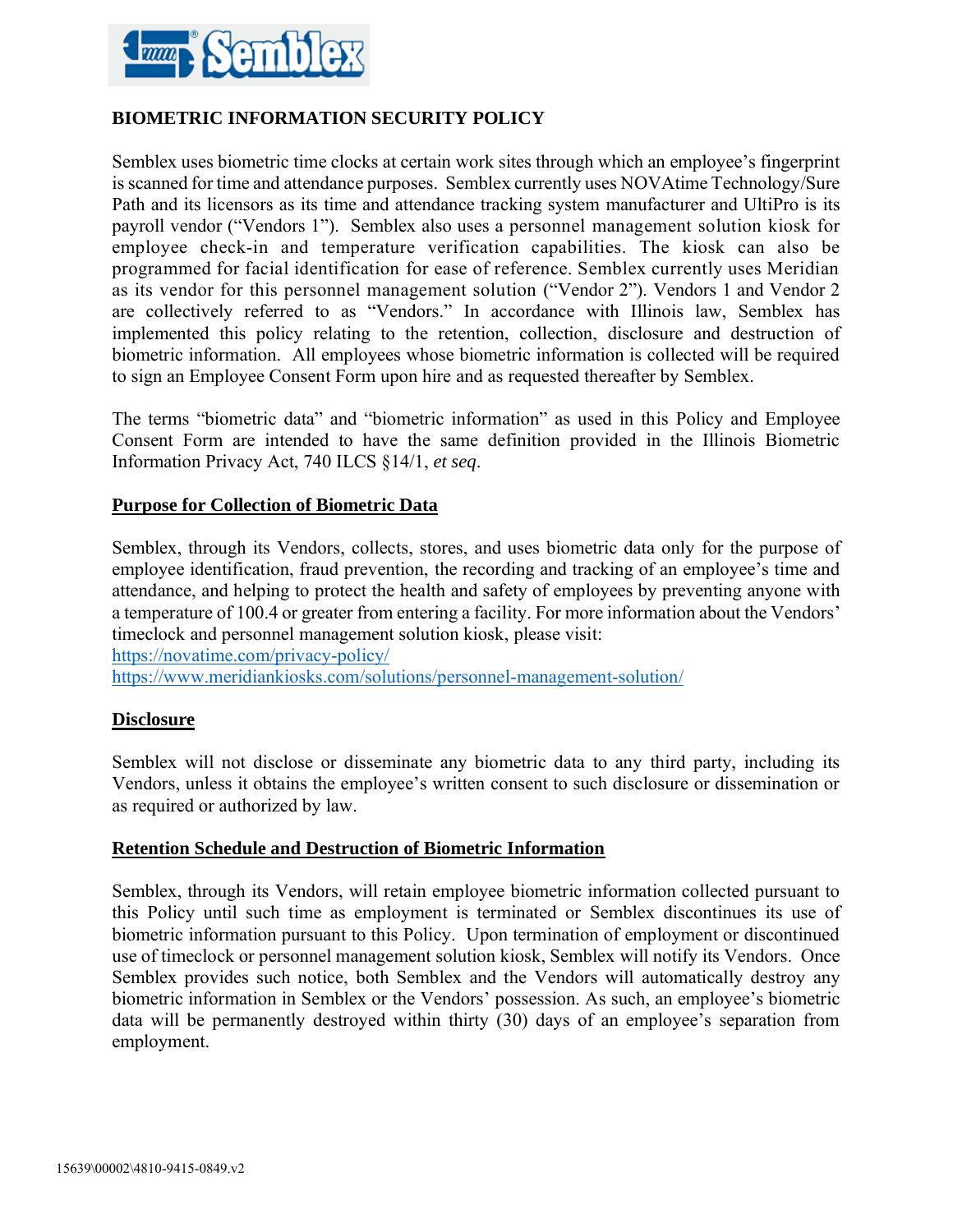### **Biometric Data Safeguards**

Semblex and its Vendors use appropriate information security safeguards designed to protect biometric data when it is being collected, stored and transmitted. These safeguards include firewalls, physical and digital security measures, encryption, access restrictions, password authorization, system logging, and file backup. Semblex only has access to encrypted biometric data as required to fulfill the necessary job functions.